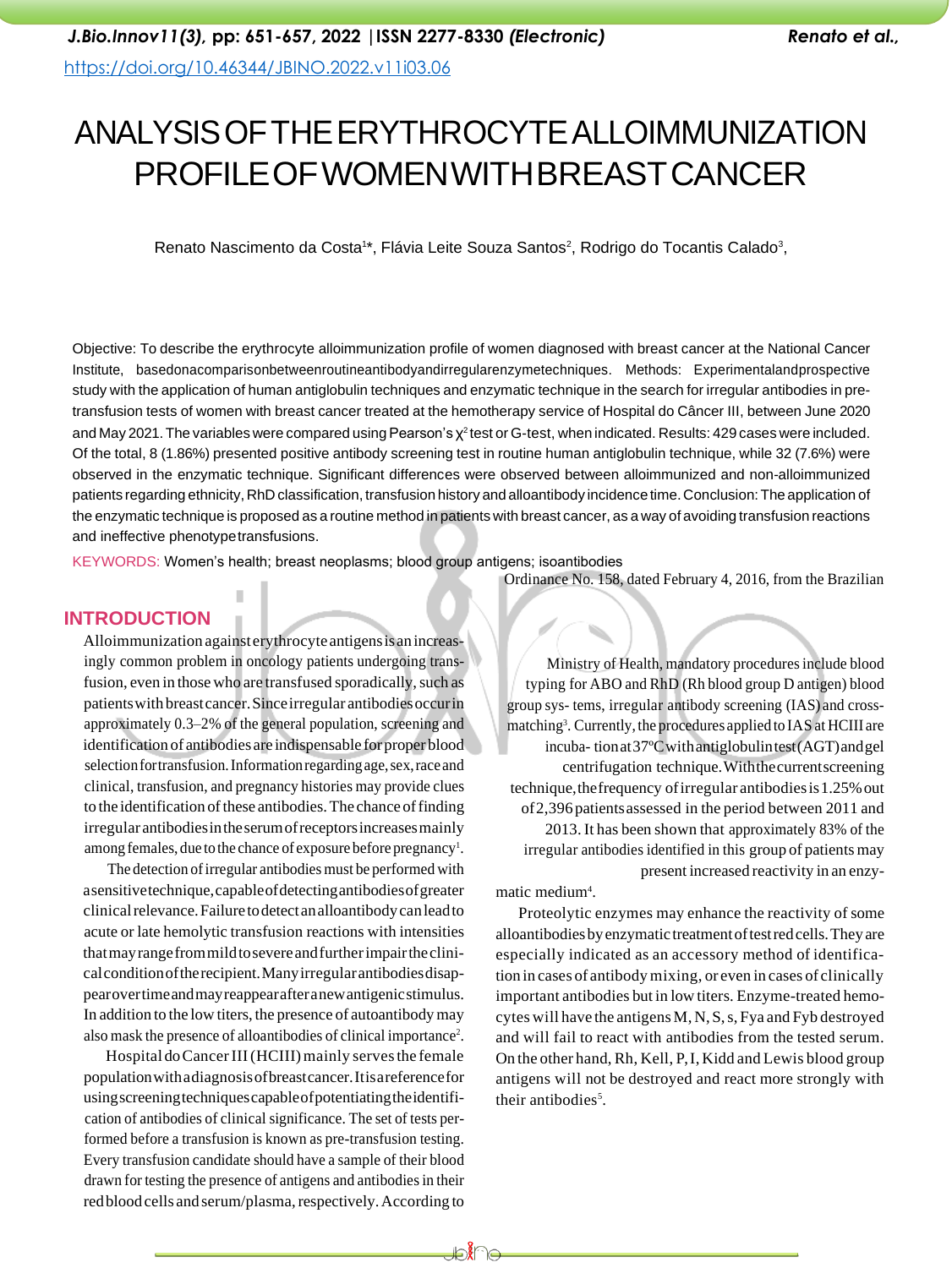As the behavior profile of irregular antibodies is not yet well known in this group of patients, the present study aimed to com- pare AGT and enzyme techniques, and to describe the alloim- munization profile of breast cancer patients at the HCIII.

#### **METHODS**

We performed an experimental and prospective study to ana- lyze erythrocyte alloimmunization in a period of one year(June 2020–May 2021).

The study was carried out at the transfusion center of HCIII, a hospital unit of the Brazilian National Cancer Institute (INCA), located in the city of Rio de Janeiro. Participants in this study included patients with a baseline diagnosis of breast cancer (ICD C50). The inclusion criteria for participation in the study were: female patients treated at chemotherapy, clinical oncology, mastology and surgical centers of the institution. We excluded male patients, female patients who did not continue treatment at the institution and patients suspected of using of anti-D immunoprophylaxis.

We selected peripheral blood samples from included patients for analysis. All samples were submitted to IAS by Liss-AGTand Nacl/enzyme techniques. In cases of positive IAS, we identified the irregular antibody specificity in the corresponding technique. Positive antibody screening patients were invited to partici- pateinthepresentstudythrougha formalinterviewinasuitable environmentinorderto preserve their privacy. All the patients who accepted to participate in the study signed an informed con- sent form (ICF). We used a questionnaire to verify alloimmuni- zation profiles and collect sociodemographic and clinical data, which included age, ethnicity (white, black, mulatto and Asian), blood group (A,B,ABandO) and transfusion and pregnancy histories.Pregnancyhistorywasrepresentedby thenumberof previous pregnancies(zero, one, two ormore). Transfusional his- tory was represented by two variables: numberoftransfusions outside the institution and number of transfusions at the insti-

tution (one, two, three or more).

Ordinal and nominal variables were compared by Pearson's  $\chi^2$  test, or G-test, when indicated. Statistical analysis was per- formed using the Bioestat statistical package (version 5.0, 2015). Wedeveloped a logistic regressionmodel to identify the variables independently, considering a significance level of 0.10.

Thisstudy was approved by the Research Ethics Committee of Hospital das Clínicas, Medical School of Ribeirão Preto (protocol CAAE-41619415.9.0000.5440), under the title *Avaliação da imple- mentação da pesquisa de anticorpos irregulares com hemácias tratadas com enzima nos exames pré-transfusionaisdepacien- tes com neoplasia maligna de mama do Instituto Nacional do Câncer*.Allrecommendations of good clinical practiceswere fol- lowed in accordance with the Resolution of the Brazilian National Health Council (CNS) nº 466/2012 and the Helsinki Convention.

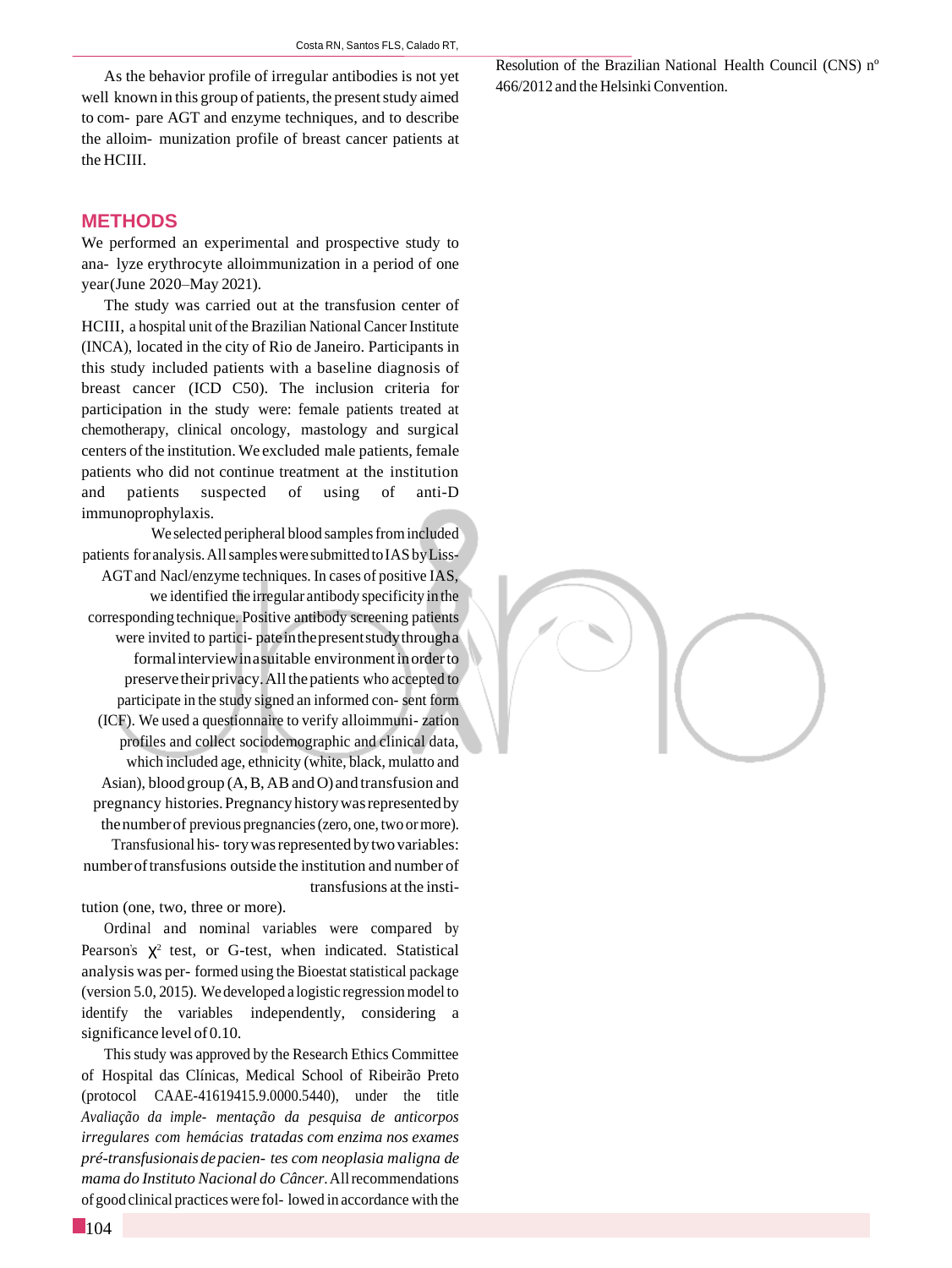### **RESULTS**

From June 2020 to May 2021, blood samples were collected from 429 breast cancer patients who were treated at the transfusion center of HCIII, part of the Brazilian National Cancer Institute (INCA). The samples were obtained from pre-transfusion immunohematological tests, of which 112 were transfusion requests and 317, surgical reservations. Of the total, 8(1.86%) showed positive IAS results by Liss/AGT technique in routine screening. Irregular antibodies specificity identification by Liss/AGT revealed12alloantibodies,withanti-Dbeingthemostpredominant in 5 samples (41.6%), followed by 2 anti-E (16.6), 2 anti-C (16.6%), 1 anti-lea (8.4%), 1 anti-Jka (8.4%) and 1 anti-S (8.4%). All 421 samples that showed a negative IAS result with Liss/AGT underwent complementary testing with papainized red cells, which resulted in 32 positive samples (7.6%). Identification of irregular antibodyspecificity byenzyme technique revealed 37antibodies.Anti-Ewasthemostpredominantin13 samples (35%), followed by 9 warm public autoantibodies (24%), 7 anti-Lea antibodies (19%) 4 Anti-D(11%), 1 anti-C(2.75%), 1 anti-Cw (2.75%), 1 anti-K (2.75%) and anti-Dia (2.75%) (Table 1).

The 429 studied patients(40 alloimmunized and 389 nonalloimmunized) were analyzed together asto: age group and ethnicity; ABO/Rh typing; transfusion and pregnancy histories; time between antibody identification by Liss/AGT or enzyme techniques; last pregnancy; and last transfusion.

Regarding age, 147 patients (34.2%) were between 18 and 49, 216 (50.3%) between 50 and 69 and 66 (15.5%) were 70 years or older. Among the alloimmunized patients, 23 (57.5%) aged between 50 and 69 years and 193 (49.6%) non-alloimmunized patientsbelongedtothesameagegroup.Despitethehigherconcentrationofalloimmunizedandnon-alloimmunizedpatients in the intermediate age range  $(50-69 \,\text{years})$ , there was no statistically significant difference between the groups ( $\chi^2$ ; p = 0.4314).

In relation to ethnicity, 192 (44.7%) patients were white, 150 (34.9%) were mulatto, 81 (18.8%) were black and 6 (1.6%) were Asian. Among the alloimmunized patients, 20(50%) were white, 9  $(22.5\%)$  were mulatto,  $9(22.5\%)$  were black and  $2(5\%)$  were Asian, whereasthe percentages among non-alloimmunized patients were 44.2%, 36.2%, 18.5% and 1.1%, respectively. Most patients described themselves as white people, with an observed statistically significant difference between the two groups  $(\chi^2)$  test,  $p = 0.0847$  (Table 2).

AsforABOtyping, 189patients(44%)belongedtoblood group O;  $162(37.7%)$  A;  $63(14.7%)$ , B; and  $15(3.6%)$ , AB. The most prevalent blood type among the alloimmunized patients was group O, 19 patients (47.5%), followed by A, 13 patients (32.5%). The most frequent ABO types among non-alloimmunized were also O (43.7%) and A (38.3%), with no statistically significant difference between the two groups (G-test,  $p=0.8779$ ). As for RhD typing, 382 (89%) were RhD positive and 47 (11%) were RhD negative. The predominance of RhD positive was verified in both groups, with 75% and 90%, respectively. A statistically significant difference was observed between the groups (G-test,  $p = 0.0147$  (Table 3).

Of the total studied patients, only  $65(16%)$  had a history of transfusion. Among the alloimmunized patients, 29 (72.5%) had not received previous transfusions and  $11 (27.5%)$  received transfusions of packed red blood cell at HCIII before the irregular antibody identification by this study. Among the non-alloimmunized patients, 335 (86%) had no transfusion history, determining a statistically significant difference between the two groups  $(\chi^2)$ test;  $p=0.0398$ ). Regarding the number of red blood cell transfusions at HCIII, 31 patients (47.7%) received 1-2 transfusions, 22 (33.8%) received 3-4 transfusions, and 12 patients (18.5%) received 5 transfusions or more. Of the total alloimmunized patients, 6 (54.5%) received up to 2 transfusions, 3 (27.3%) received 3–4

| Alloantibody | <b>INCA's Routine Liss/AGT</b><br>$n$ (%) | <b>NACL/ENZYME</b><br>$n$ (%) | <b>Associated techniques</b><br>$n$ (%) |
|--------------|-------------------------------------------|-------------------------------|-----------------------------------------|
| Anti-D       | 5(41.6)                                   | 4 (11)                        | 9(18.7)                                 |
| Anti-E       | 2(16.6)                                   | 13(35)                        | 15(31.2)                                |
| Anti-C       | 2(16.6)                                   | 1(2.75)                       | 3(6.2)                                  |
| Anti-cw      | 0(0.0)                                    | 1(2.75)                       | 1(2.12)                                 |
| Anti-K       | 0(0.0)                                    | 1(2.75)                       | 1(2.12)                                 |
| Anti-lea     | 1(8.4)                                    | 7(19)                         | 7(14.6)                                 |
| Anti-Jka     | 1(8.4)                                    | 0(0.0)                        | 1(2.12)                                 |
| Anti-Dia     | 0(0.0)                                    | 1(2.75)                       | 1(2.12)                                 |
| Anti-S       | 1(8.4)                                    | 0(0.0)                        | 1(2.12)                                 |
| Autoantibody | 0(0.0)                                    | 9(24.3)                       | 9(18.7)                                 |
| Total        | 12 (100)                                  | 37 (100)                      | 48 (100)                                |

**Table 1.** Percentage Distribution and specificity of erythrocyte alloantibodies, Rio de Janeiro, 2020–2021.

INCA: *Instituto Nacional do Câncer* (Brazilian National Cancer Institute); AGT: antiglobulin test.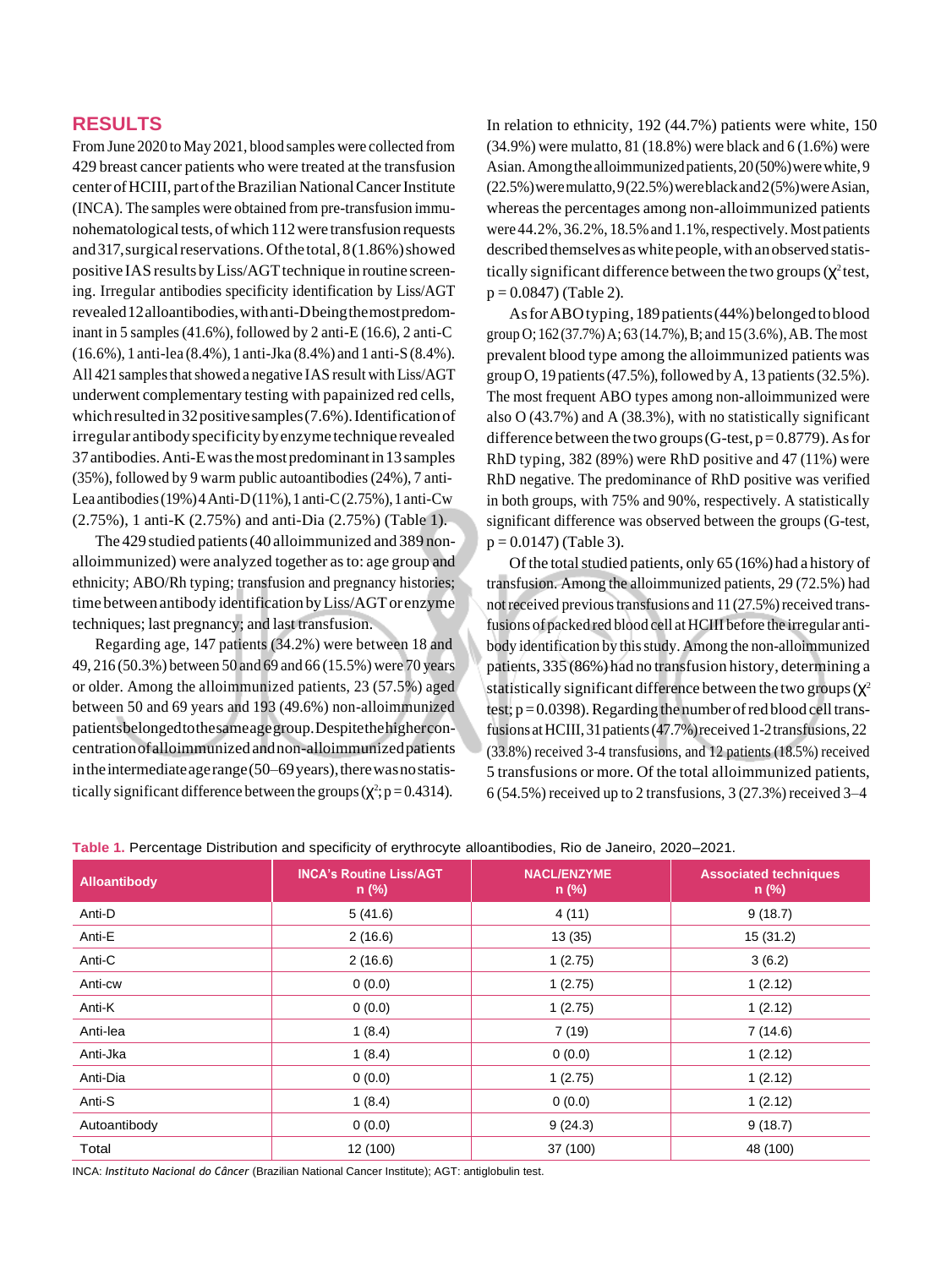transfusions, and  $2(18.2%)$  received more than 5 transfusions. Among the non-alloimmunized patients, the figures were 46.3, 35.2 and 18.5%, respectively. We observed no statistically significant difference between alloimmunized and non-alloimmunized patients (G-test,  $p=0.8676$ ). Of the 429 women studied, 387 (90.2%) had a pregnancy history and 42 (9.8%) did not. Of the 40 alloimmunized patients, 37 (92.50%) reported a pregnancy history. Among the non-alloimmunized patients, the vastmajority (90%) reported a pregnancy history. There was no statistically significant difference between the two groups ( $\chi^2$  test; p= 0.8162).Concerning womenwith a pregnancy history, 76 (17.7%) had only 1 pregnancy and 311(72.3%) reported having had 2 or more pregnancies. Among the alloimmunized patients, 5 (13.5%) had only 1 pregnancy and 32 (86.5%) had 2 or more pregnancies. Percentage valuesfor non-alloimmunized patients were 20.3 and 79.7%, respectively. There was no statistically significant difference between alloimmunized and non-alloimmunized patients  $(G test, p = 0.5128)$  (Table 4).

In order to analyze the frequency of irregular antibodies ofthe 387 women with a pregnancy history, we observed the time elapsed between the last pregnancy and the first IAS performedinthisstudy.Theresultsshowedthat52(13.4%)ranged from1-9years, 82(21.2%)10–19years and 253(65.4%)20 years ormore. Of the alloimmunized patients, 5 (13.6%) revealed a frequency of up to 9 years, 8 (21.6%) 10–19 years and 24 (64.8%) 20 years or more. Among the non-alloimmunized patients, the values were 13.5%, 21.1% and 65.4%, respectively. In spite of the higher concentration of alloimmunized and non-alloimmunized in the longest frequency  $(>20$  years), there was no statistically significant difference between the groups (G-test,  $p = 0.9973$ . We observed the time elapsed between the last transfusion and the first IAS performed in this study in the 60 women with a history of transfusion in order to estimate the incidence ofirregular antibodies. Considering that a secondary immune response can occur within a period of up to 72 hours, the selected patients were distributed in margins of higher and lower values than that time. Of the 60 women studied,51(85%)showedtimegreaterthan72hoursandonly9 (15%) presented equal and/or inferior time. All alloimmunized patients  $(100\%)$  had a result superior to 72 hours. Among the

**Table 2.** Patient distribution according to age and ethnicity, Rio de Janeiro, 2020–2021.

|                   | <b>Alloimmunized</b><br>$n$ (%) | Non-alloimmunized<br>$n$ (%) | Chi-square test $(x^2)$                                                          |
|-------------------|---------------------------------|------------------------------|----------------------------------------------------------------------------------|
| Age group (years) |                                 |                              |                                                                                  |
| $18 - 49$         | 10(25)                          | 137(35.2)                    |                                                                                  |
| $50 - 69$         | 23(57.5)                        | 193 (49.6)                   | Contingency = $3x2$<br>$X^2$ = 1.682<br>Degrees of freedom $= 2$<br>$P = 0.4314$ |
| 70                | 7(17.5)                         | 59 (15.2)                    |                                                                                  |
| Total             | 40 (100)                        | 389 (100)                    |                                                                                  |
| Ethnicity         |                                 |                              |                                                                                  |
| White             | 20(50)                          | 172 (44.2)                   |                                                                                  |
| Mulatto           | 9(22.5)                         | 141 (36.2)                   | Contingency = $4x2$                                                              |
| <b>Black</b>      | 9(22.5)                         | 72 (18.5)                    | $X^2 = 6.628$<br>Degrees of freedom $=$ 3<br>$P = 0.0847$                        |
| Asian             | 2(5)                            | 4(1.1)                       |                                                                                  |
| Total             | 40 (100)                        | 389 (100)                    |                                                                                  |

**Table 3.** Patient distribution according to ABO and RhD typing, Rio de Janeiro, 2020–2021.

|           | <b>Alloimmunized</b><br>$n$ (%) | Non-alloimmunized<br>$n$ (%) | G-test                                                                               |
|-----------|---------------------------------|------------------------------|--------------------------------------------------------------------------------------|
| ABOtyping |                                 |                              |                                                                                      |
| O         | 19 (47.5)                       | 149 (38.3)                   | Contingency = $4x2$<br>Degrees of freedom $=$ 3<br>G test = $0.7119$<br>$P = 0.8791$ |
| A         | 13(32.5)                        | 193 (49.6)                   |                                                                                      |
| B         | 6(15)                           | 59 (15.2)                    |                                                                                      |
| AB        | 2(5)                            | 170 (43.7)                   |                                                                                      |
| Total     | 40 (100)                        | 389 (100)                    |                                                                                      |
| RhDtyping |                                 |                              |                                                                                      |
| Positive  | 30(75)                          | 352 (90)                     | Contingency = $4x2$<br>Degrees of freedom $=$ 3<br>$G-test = 7.0675$<br>$P = 0.0147$ |
| Negative  | 10(15)                          | 37(10)                       |                                                                                      |
| Total     | 40 (100)                        | 389 (100)                    |                                                                                      |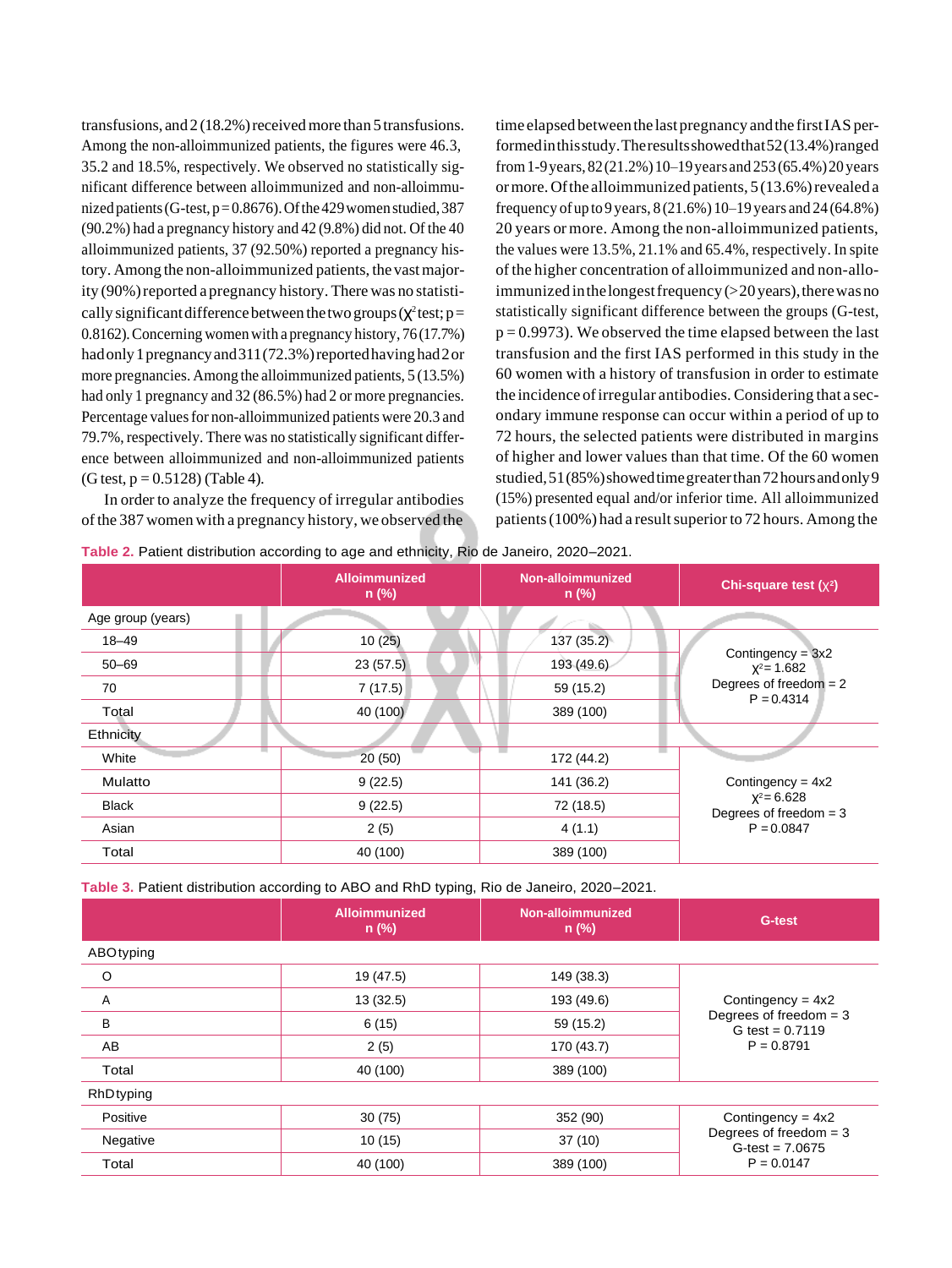non-alloimmunized patients, the same time was present in 41 (82%) patients. When comparing alloimmunized and nonalloimmunized patients, a statistically significant difference was observed (G-test,  $p = 0.0583$ ) (Table 5).

## **DISCUSSION**

Regarding theagegroupofindividualswithpositive IAS,we observed that the highestfrequency of alloimmunization was between50-69years(57.5%).Ourresultsweresimilartothatfound in Shin<sup>6</sup>, in which alloimmunized cancerpatients showed a frequency of 75.4% in the age group over 50 years of age. Ourresults are inconsistent with those found by Zaman et al.<sup>7</sup> in their study

on alloimmunization in hematological and oncological patients in India. They observed that only 28% of alloimmunized patients were older than 50 years of age. Mohsin<sup>8</sup> also presented divergent results from ours. In their study, breast cancer patients accountedfor68%oftheanalyzedpatientsandthemeanageof thealloimmunizedgroupwas49years.Despitethelowalloimmunizationrateintheelderly(≥70years),ourstudyshowsthat, of all alloimmunized patients, the majority (65.8%) was 50 years of age or older, an index very similarto the control group (64.8%), demonstrating that advanced age could be directly linked to alloantibody titer decay. According to Cozac<sup>9</sup>, some vaccinerelated studies have shown that aging weakens B and T lymphocyte response to pathogens, thus shortening the duration of

**Table 4.** Patient distribution according to transfusion and pregnancy histories, Rio de Janeiro, 2020–2021.

|                            | <b>Alloimmunized</b><br>n (%) | Non-alloimmunized<br>$n$ (%) | $X^2$ and G-tests                                                                       |
|----------------------------|-------------------------------|------------------------------|-----------------------------------------------------------------------------------------|
| <b>Transfusion history</b> |                               |                              |                                                                                         |
| Yes                        | 11(27.5)                      | 54 (14)                      | Contingency = $2x2$                                                                     |
| <b>No</b>                  | 29 (72.5)                     | 335 (86)                     | Degrees of freedom $= 1$<br>$X^2 = 5.232$                                               |
| Total                      | 40 (100)                      | 389 (100)                    | $p = 0.0398$                                                                            |
| Number of transfusions     |                               |                              |                                                                                         |
| $1 - 2$<br>п               | 6(54.5)                       | 25(46.3)                     |                                                                                         |
| $3 - 4$                    | 3(27.3)                       | 19 (35.2)                    | Contingency = $3x2$<br>Degrees of freedom $= 2$<br>$G$ -test = $0.3051$<br>$P = 0.8676$ |
| 5 or more                  | 2(18.2)                       | 10(18.5)                     |                                                                                         |
| Total                      | 11 (100)                      | 54 (100)                     |                                                                                         |
| Pregnancy history          |                               |                              |                                                                                         |
| Yes                        | 37 (92.5)                     | 350 (90)                     | Contingency = $2x2$<br>Degrees of freedom $= 1$<br>$X^2 = 0.262$<br>$p = 0.8162$        |
| No                         | 3(7.5)                        | 39 (10)                      |                                                                                         |
| Total                      | 40 (100)                      | ٠<br>389 (100)               |                                                                                         |
| Number of pregnancies      |                               |                              |                                                                                         |
| 0                          | 3(7.5)                        | 39(10.1)                     | Contingency = $3x2$<br>Degrees of freedom $= 2$<br>$G$ -test = 1.3357<br>$P = 0.5128$   |
| 1                          | 5(12.5)                       | 71 (18.2)                    |                                                                                         |
| 2 or more                  | 32(80)                        | 279 (71.7)                   |                                                                                         |
| Total                      | 40 (100)                      | 389 (100)                    |                                                                                         |

**Table 5.** Patient distribution according to prevalence frequency and alloantibody incidence, Rio de Janeiro, 2020–2021.

|                              | <b>Alloimmunized</b><br>$n$ (%) | Non-alloimmunized<br>$n$ (%) | G-test                                                                                |
|------------------------------|---------------------------------|------------------------------|---------------------------------------------------------------------------------------|
| Prevalence frequency (years) |                                 |                              |                                                                                       |
| $1 - 9$                      | 5(13.6)                         | 47 (13.5)                    | Contingency = $3x2$<br>Degrees of freedom $= 2$<br>$G$ -test = 0.0054<br>$P = 0.9973$ |
| $10 - 19$                    | 8(21.6)                         | 74 (21.1)                    |                                                                                       |
| 20 or more                   | 24 (64.8)                       | 229 (65.4)                   |                                                                                       |
| Total                        | 37 (100)                        | 350 (100)                    |                                                                                       |
| Incidence time (hours)       |                                 |                              |                                                                                       |
| Less than 72                 | 0(0.00)                         | 9(18)                        | Contingency = $2x2$<br>Degrees of freedom $= 1$<br>$G$ -test = 3.5857<br>$P = 0.0583$ |
| 72 or more                   | 10 (100)                        | 41 (82)                      |                                                                                       |
| Total                        | 10 (100)                        | 50 (100)                     |                                                                                       |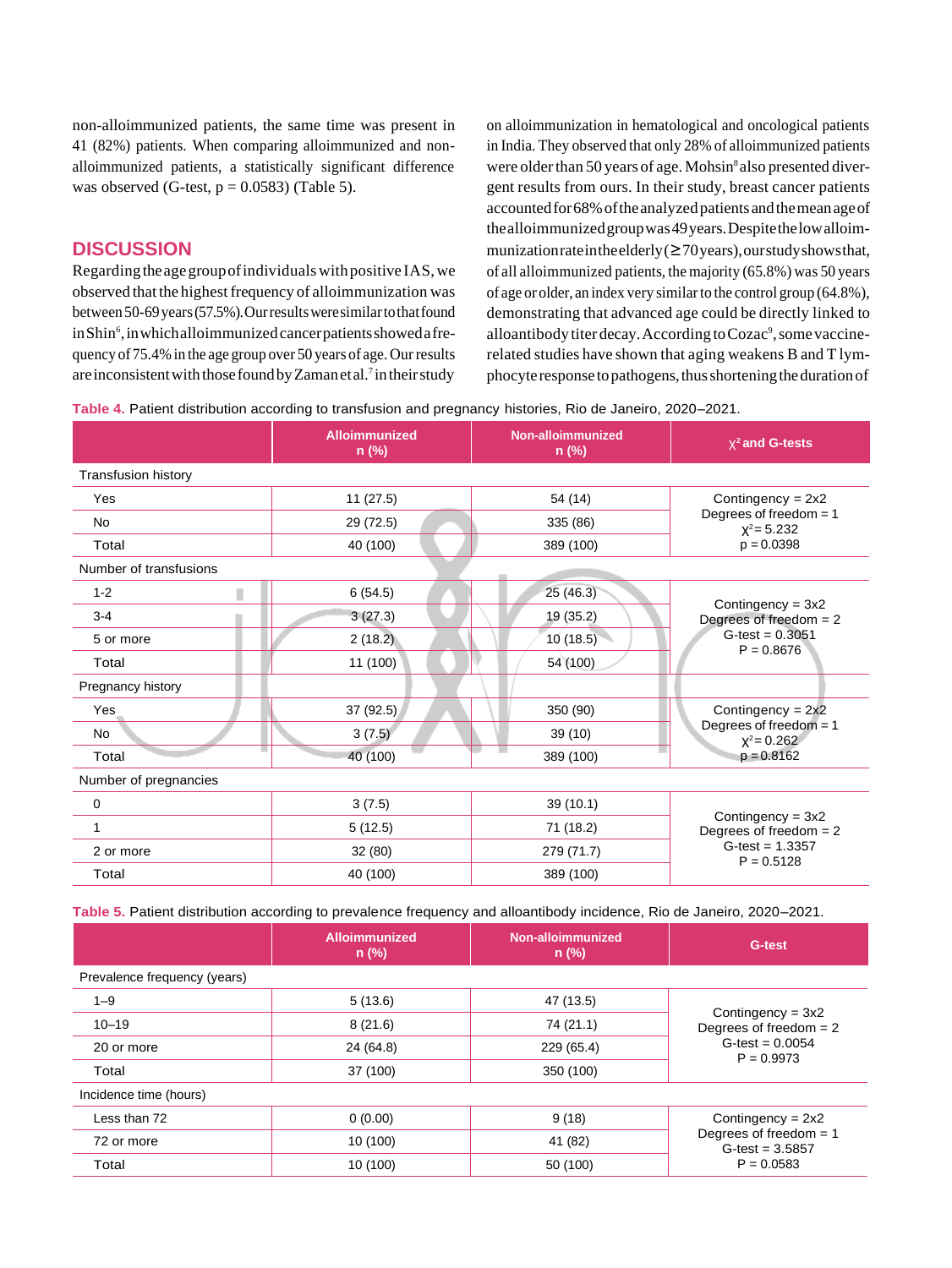immuneprotection,whichshouldalsoreflectthepersistenceof the formed alloantibodies.

Inourstudy,wefoundapredominanceof50%inalloimmunizedCaucasian individuals, with a similar rate in the control group (44.7%) and a statistically significant difference ( $\chi^2$ test;  $p=0.0847$ ). When considering non-Caucasian patients, we observed slightlyequivalentratesbetweenalloimmunized (50%) and non-alloimmunized patients (55.8%) and the total number ofindividuals analyzed(55.3%).Withthesedata,wecaninfer that erythrocyte alloimmunization occurs from the differences betweentheerythrocytephenotypicpatternsofthepopulation, whether its exposure is mainly due to pregnancy or from transfusions between donors and recipients. The white predominance in ourstudyoveranantigenicexposureofapredominantlybrown population in Rio de Janeiro<sup>10</sup> favors erythrocyte alloimmunization.

Among the Brazilian population, the prevalence of the RhD negative phenotype is variable and heterogeneous among the various regions of the country. In our study, the predominance ofRhD positive typing was observed in both alloimmunized and non-alloimmunized patients(75 and 90%, respectively). A similarresultwasobservedinastudyinRiodeJaneiro,inwhichthe frequency of RhD positive blood donors was 90.2%. The highest proportion ofRhD negativewomen in the alloimmunized group, compared to non-alloimmunized women,falls on the specificity of the irregular antibodies identified in the present study. Based on the assumption that D is considered the most immunogenicoftheerythrocyte antigensaftertheABOblood group system<sup>10</sup>, our study showed anti-D as the main alloantibody identified with AGT.

We observed that 27.5% of the positive IAS patients in our study had a history of transfusion. This result is similar to Alves's findings<sup>11</sup>, in which 29.41% of the alloimmunized patients had previously received transfusions. In our study, alloimmunized individuals received between 1 and 7 transfusions ofred blood cells, with a mean of 3.18 transfusions per patient, which is in agreement with the literature<sup> $6,12$ </sup>. On the otherhand,weobserved thattheproportionof alloimmunized patients receiving more than 5 transfusions was not statistically significant ( $p = 0.8676$ ) compared to non-alloimmunized patients, since their values were equivalent (18.2 and 18.5%, respectively). The data obtained were expected, since blood transfusion therapy profile of patients with breast cancer is considered non-chronic. A similar result was obtained in a 20-year retrospective multicenter study with alloimmunized, non-chronicallytransfused patients,inwhich 80 individuals  $(57%)$  were sensitized after receiving an average of 2 red cell units.<sup>12</sup> This result shows that alloimmunization in our study had no correlation with the number of transfusions received at the institution, but with the transfusion history. This finding reinforces a possible prevalence of preformed alloantibodies in this group of cancer patients.

Although nulliparity is indicated as a breast cancer risk among women<sup>13</sup>, our study showed that the vast majority of alloimmunized women had a history of pregnancy  $(92.5\%)$ . Santos<sup>13</sup> showed a similar result, revealing a frequency of 93.33% of alloimmunized women with a history of pregnancy. Natukunda<sup>14</sup>, in turn, revealed that only  $62.5\%$  of the women who produced alloantibodies had previous pregnancies. However, in our study, onefactdraws a lotof attention.Althoughtherewas no statistically significant difference ( $p = 0.8135$ ), this result is exactly the oppositeofwhatwasexpected,sincepregnanciesareanimportant cause of alloimmunization in women $1,7-10,12,14,15$ . Therefore, we consider this a casual result.

In all 4 patients in whom post-transfusion alloimmunization was detected, it was found that the time to alloantibody productionvariedfrom5daysto1month,withameanof21days,rangingfromthetimebetweenthefirsttransfusionofthepackedred blood cells and alloimmunization identification. Our results are in agreement with a study cited by Bordin<sup>12</sup>, in which alloantibodiesweredetectedwithanaverageof20daysbyAGT.Based on these results, our study considered the period between the last transfusion and the first IAS performed by us as a way of obtaining an estimate of the time interval between transfusion and detection of alloantibodies, with a significant statistical difference. Among the alloimmunized patients, we observed that this time ranged from 5 days to 8 months, whereas in nonalloimmunized patients, the observed time ranged from 1 day to 24 months. In the study carried out by Santos<sup>13</sup>, the time for alloantibody production ranged from3-97 days, with an average time of 20.88 days. Schonewille<sup>16</sup> observed that 16.8% of the patients became alloimmunized within 14 days after the transfusions and  $2.3\%$  produced alloantibodies within a maximum of 3 days, with anti-E asthe most common antibody (42.8%). This result is in accordance with our study, in which  $2(50\%)$  of the4 alloimmunized individuals developed that alloantibody. Whenweassessedthe22alloimmunizedpatientswhoonlyhad apregnancyhistory,weobservedthatthepersistenceofalloantibodiesrangedfrom2–57years,withanaverageof25.4years. Applying the AGT technique, anti-D was the main alloantibody, detected in 4 patients (18%). With AGT, the persistence ranged from 15-42 years, with an average of 30 years. However, with the enzyme technique, anti-E wasthe main alloantibody, detected in 8 patients(36%), with persistence ranging from 2-57 years and an average of 23.5 years. These results demonstrate that the enzyme technique can be used in order to detect alloimmunization in a short time after exposure. In the present study, no alloimmunized patient had only a transfusion history.

#### **CONCLUSION**

The present study showed a frequency of erythrocyte alloimmunization of 9.32%. Screening was performed in breast cancer